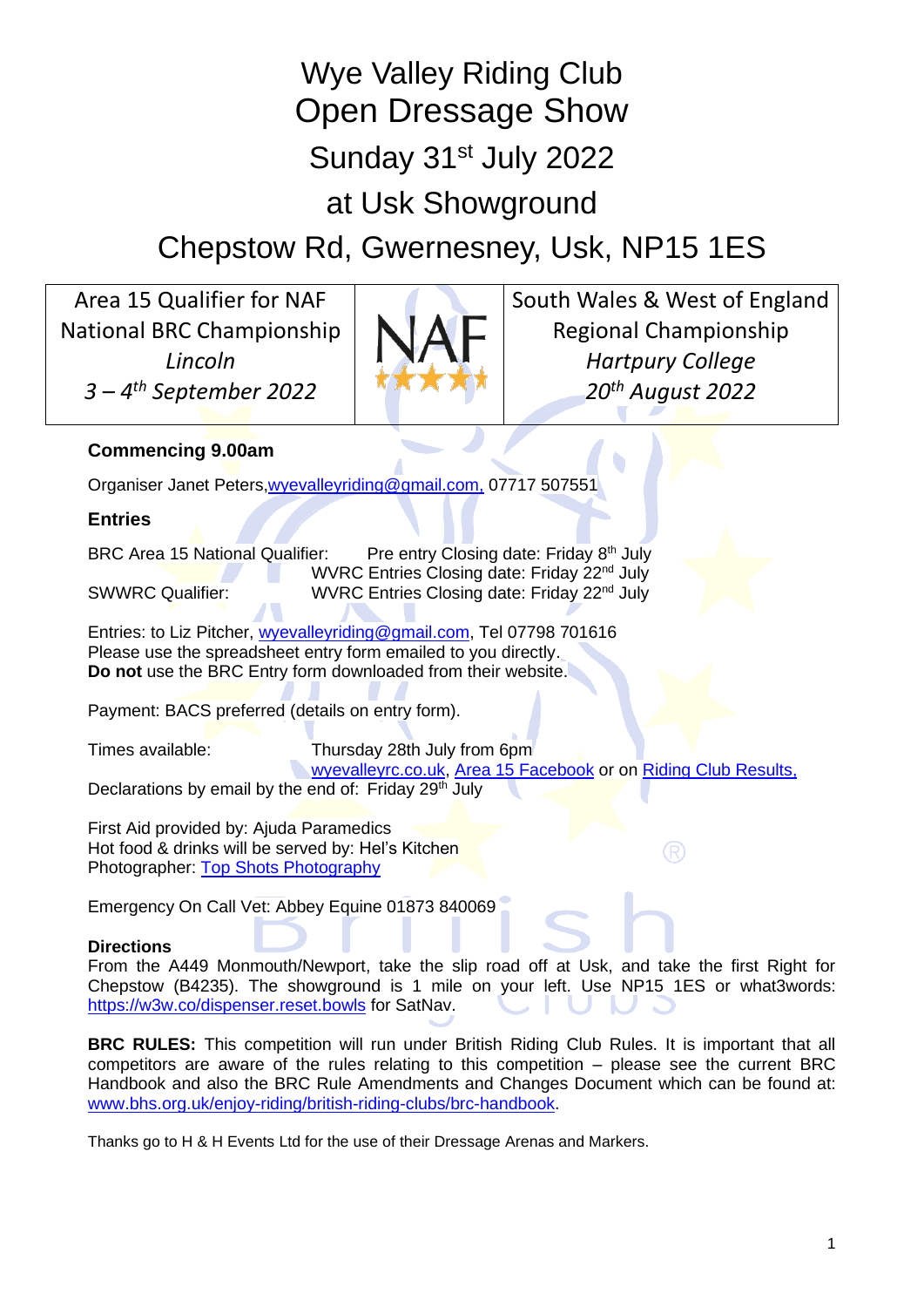| <b>Class</b>                      | <b>Test</b>                                        |                              | <b>Reg Qual?</b> | <b>Entry Fee</b> |
|-----------------------------------|----------------------------------------------------|------------------------------|------------------|------------------|
| Non qualifier and Warm up classes |                                                    |                              |                  |                  |
| $\mathbf 1$                       | <b>Intro C (2016)</b>                              |                              |                  | E12              |
| $\overline{2}$                    | Prelim 2 (2016)                                    |                              |                  | E12              |
| 3                                 | Novice 34 (2009)                                   |                              |                  | £12              |
| <b>Junior Qualifier Classes</b>   |                                                    |                              |                  |                  |
| $\overline{4}$                    | Intro B (2009)                                     | Individual                   |                  | E16              |
| 5                                 | Prelim 7 (2002)                                    | Team/Individual              | <b>SWWRC</b>     | £16              |
| 6                                 | Prelim 13 (2006)                                   | Team/Individual              | <b>SWWRC</b>     | E16              |
| $\overline{7}$                    | Prelim 18 (2002)                                   | Team/Individual              | <b>SWWRC</b>     | £16              |
| 8                                 | Novice 30 (2006)                                   | Team/Individual              | <b>SWWRC</b>     | £16              |
| 9                                 | Elementary 43                                      | Individual                   |                  | £16              |
| 10                                | Riding Test: Prelim 12                             | Junior RT Team/Individual    | <b>SWWRC</b>     | £16              |
| <b>Senior Qualifier Classes</b>   |                                                    |                              |                  |                  |
| 11                                | Intro B (2009)                                     | Individual                   |                  | £16              |
| 12                                | Prelim 7 (2002)                                    | Prelim Team/Individual       | <b>SWWRC</b>     | £16              |
| 13                                | Prelim 13 (2006)                                   | Prelim Team/Individual       | <b>SWWRC</b>     | £16              |
| 14                                | Prelim 14 (2006)                                   | Prelim Team/Individual       | <b>SWWRC</b>     | £16              |
| 15                                | Prelim 18 (2002)                                   | Prelim Team/Individual       | <b>SWWRC</b>     | £16              |
| 16                                | Novice 24 (2010)                                   | Open Team/Individual         |                  | £16              |
| 17                                | Novice 30 (2006)                                   | Open Team/Individual         |                  | E16              |
| 18                                | Novice 39 (2010)                                   | Open Team/Individual         |                  | £16              |
| $\overline{19}$                   | Elementary 43 (2006)                               | Open Team/Individual         |                  | £16              |
| 20                                | Riding Test: Prelim 12 (2005)                      | Senior RT Team/Individual    | <b>SWWRC</b>     | £16              |
| $\overline{21}$                   | Riding Test: Novice 24 (2010)                      | Senior RT Team/Individual    | <b>SWWRC</b>     | E16              |
| 22a<br>22 <sub>b</sub>            | Pick a Test: Med 61 (2002)<br>or Adv Med 92 (2011) | Individual (Junior & Senior) |                  | £16              |
| 23                                | Senior BRC Pairs 5 (2014)                          | Pairs                        |                  | £32              |
| 24                                | Junior BRC Pairs 5 (2014)                          | Pairs                        |                  | £32              |
|                                   |                                                    |                              |                  |                  |

### **TEAM ENTRY £64**

**For ALL entries please use the WVRC spreadsheet entry form. Do not use the BRC Entry form.** Contact Liz Pitcher, 07798701616 if you need help or look at the guidance [here.](https://bit.ly/39pZk4y)

### **NATIONAL QUALIFIER ENTRIES**

- Pre**-**entries for the Area 15 Qualifier to be made online **by 8th Ju**ly using the [British Riding Clubs Login.](https://brc.bhs.org.uk/login)
- Detailed Qualifier Entries by email to [wyevalleyriding@gmail.com](mailto:wyevalleyriding@gmail.com) **by Friday 22nd July**.
- All National Qualifier Entries will be included in the selection for the Regional Championships

#### **REGIONAL QUALIFIER ENTRIES**

- No Pre-entry to BRC needed but entries by email to [wyevalleyriding@gmail.com](mailto:wyevalleyriding@gmail.com) by **Friday 22nd July**
- Team Classes only as shown in the table above. No individual entry.

#### **WARMUP/ NON-QUALIFIER ENTRIES (Classes 1,2 and 3)**

- Classes 1 & 2: 9am start, Class 3: Lunchtime start.
- Entries close Friday **22nd** July
- Team managers can add entries for the warmup classes to the same entry spreadsheet as above.
- Individuals should enter Classes 1, 2 or 3 using the simpler online form: <https://bit.ly/WVRCUsk>

We are aiming for most Junior classes and all Prelim classes to start in the morning.

When returning your Entry form, please include special requests in the email. We will try to accommodate reasonable requests but cannot guarantee this.

## **The making of an entry implies acceptance of the rules and conditions**